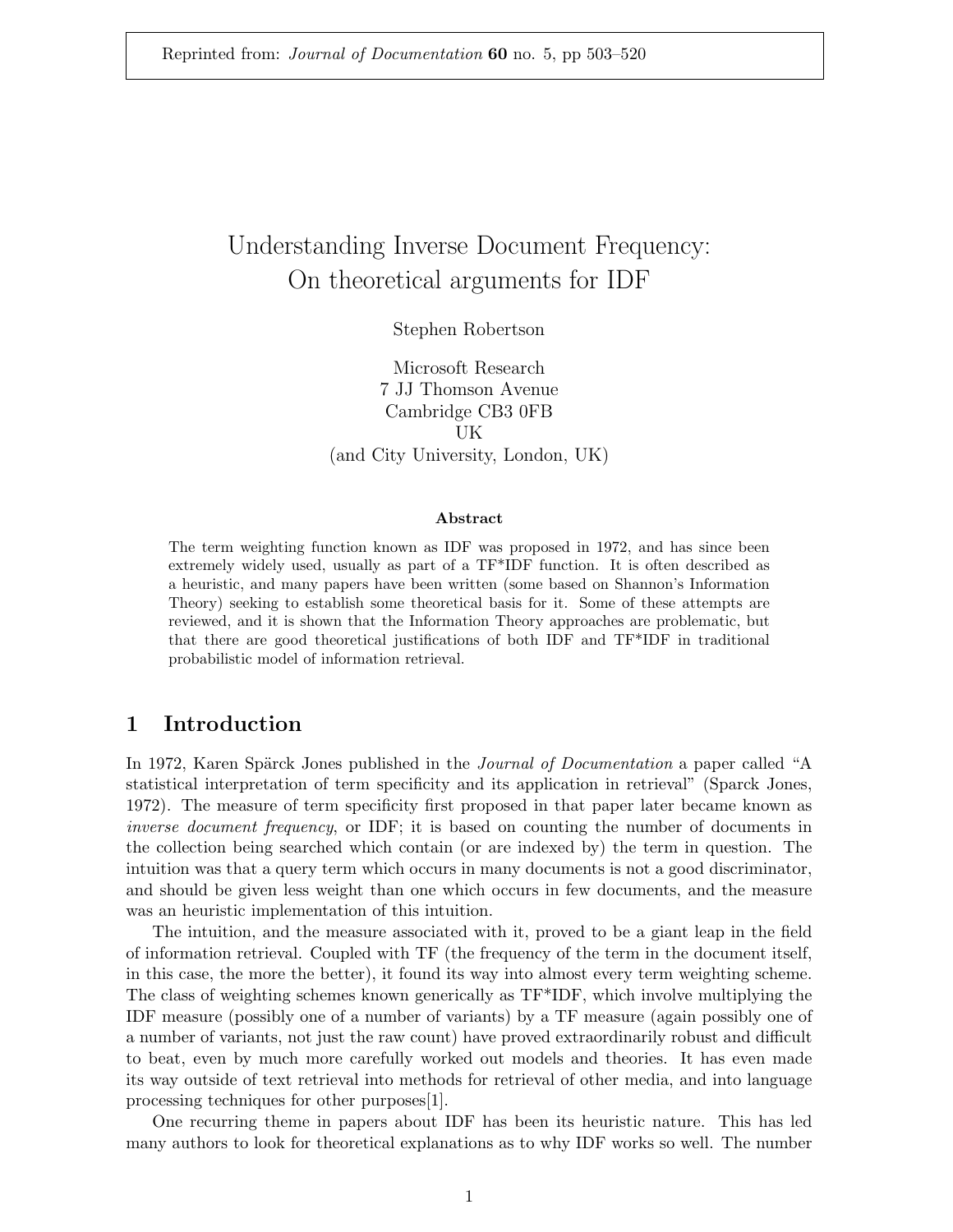of papers that start from the premise that IDF is a purely heuristic device and end with a claim to have provided a theoretical basis for it is quite startling (a few of these papers will be discussed below). The purpose of the present paper is to discuss the various approaches to this challenge and to demonstrate that we do actually have a good theoretical basis for IDF and explanation for its effectiveness.

# 2 The basic formula

Assume there are N documents in the collection, and that term  $t_i$  occurs in  $n_i$  of them. (What might constitute a 'term' is not of concern to us here, but we may assume that terms are words, or possibly phrases or word stems. 'Occurs in' is taken as shorthand for 'is an index term for', again ignoring all the difficulties or subtleties of either automatic indexing from natural language text, or human assignment of index terms.) Then the measure proposed by Sparck Jones, as a weight to be applied to term  $t_i$ , is essentially

<span id="page-1-0"></span>
$$
idf(t_i) = \log \frac{N}{n_i} \tag{1}
$$

Actually this is not quite accurate – the original measure was an integer approximation to this formula, and the logarithm was specifically to the base 2. However, as will be seen below, the base of the logarithm is not in general important. Equation [1](#page-1-0) is the most commonly cited form of IDF; some other forms will be indicated below.

# 3 Zipf's law

The original Sparck Jones paper made small theoretical claims for the measure, other than appealing to the intuition outlined above. However, some reference was made to the wellknown Zipf law concerning term frequencies (Zipf, 1949). One version of Zipf's law is that if we rank words in order of decreasing frequency in a large body of text, and plot a graph of the log of frequency against the log of rank, we get a straight line – see Figure [1.](#page-2-0) Then it seems appropriate to put the terms into buckets by dividing the x-axis into equal intervals, which because of the straight line also correspond to equal intervals on the  $y$ -axis, as shown in the figure. This bucketting is essentially what the integer approximation used in the original IDF does.

This argument is not a very strong one. It is hard to see any formal justification for the above statement that 'it seems appropriate to ...'. Besides, the term frequency used in Zipf's law (number of occurrences of the term in a body of continuous text) is not the same as the term frequency used in IDF (number of documents in which the term occurs, irrespective of how many times it occurs in each document). This distinction is an example of an *event space* problem which will be discussed further below.

# <span id="page-1-1"></span>4 Probabilities, logarithms and additivity

The fraction inside the logarithm in equation [1](#page-1-0) looks like it might represent a probability (actually inverted). Thus we can consider the probability that a random document d would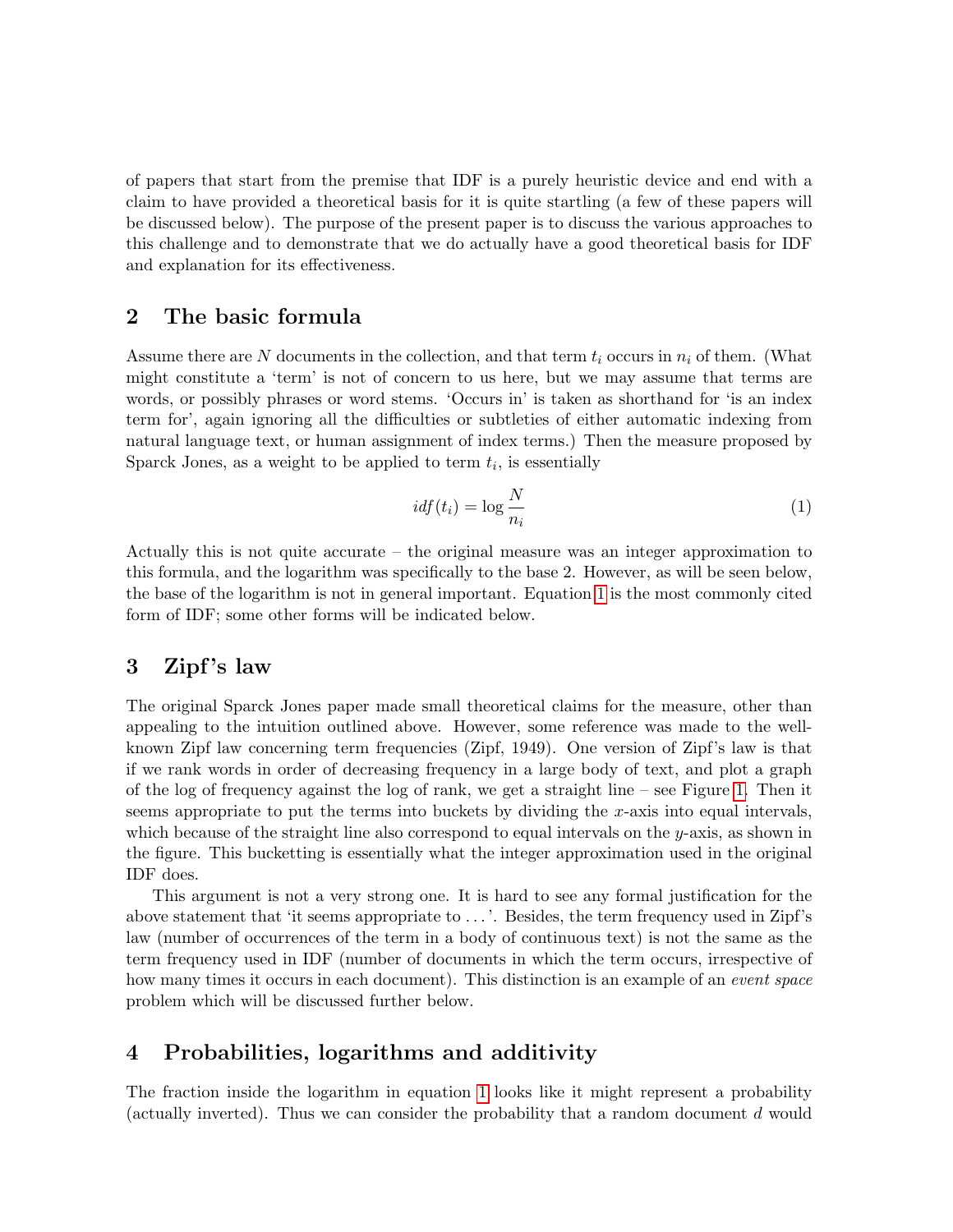

<span id="page-2-0"></span>Figure 1: Zipf's law

contain the term (Robertson, 1972). This probability has an obvious estimate, namely the inverse of the fraction in the IDF equation:

$$
P(t_i) = P(t_i \text{ occurs in } d) \approx \frac{n_i}{N}
$$

In the light of this relation, we can reasonably redefine IDF in terms of the probability, and regard the observed IDF as an estimate of the true IDF:

<span id="page-2-1"></span>
$$
idf(t_i) = -\log P(t_i) \tag{2}
$$

 $(\text{recall that } -\log x = \log \frac{1}{x}).$ 

One important feature of term weighting schemes is that it is frequently assumed that document scoring functions will be essentially additive. Thus if for example we have three query terms  $t_1$ ,  $t_2$ ,  $t_3$ , and we give them simple weights  $w_1$ ,  $w_2$ ,  $w_3$ , then a common simple scoring function would score a document by the sum of the weights of the query terms it contains. So a document containing all three terms would score  $w_1 + w_2 + w_3$ , while one containing only terms  $t_1$  and  $t_3$  would score  $w_1 + w_3$ . Clearly scoring functions can be considerably more complex than this, and we will encounter some below, but most are based on the addition of separate term components as a basic assumption.

We can combine the probabilistic interpretation of IDF and the idea of an addition-based scoring function very simply and elegantly: if we assume that the occurrences of different terms in documents are statistically independent, then addition is the correct thing to do with the logs. That is,

$$
idf(t_1 \wedge t_2) = -\log P(t_1 \wedge t_2)
$$
  
= 
$$
-\log(P(t_1)P(t_2))
$$
  
= 
$$
-(\log P(t_1) + \log P(t_2))
$$
  
= 
$$
idf(t_1) + idf(t_2)
$$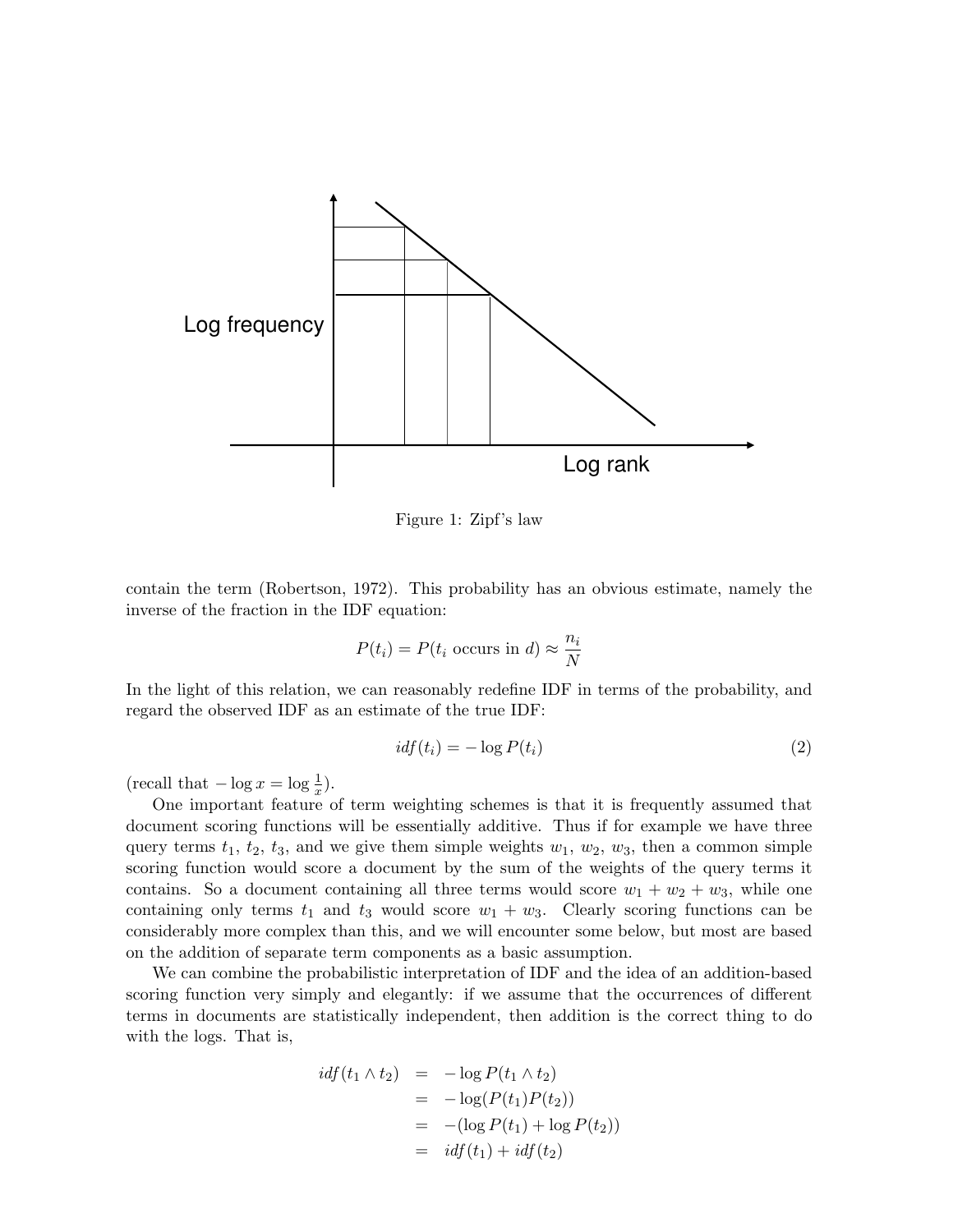Here  $t_1 \wedge t_2$  represents the 'term' which is the Boolean and of  $t_1$  and  $t_2$ . The same argument applies to any number of terms. Thus taking logs and then adding the weights is exactly the right thing to do. We may also note that if the reason for taking logs is to be able to add them, then the base of the logarithm does not matter.

Of course we do not really assume that the terms are statistically independent. Nevertheless, that simplifying assumption at least suggests strongly that we should use the log rather than (say) a linear function of the fraction  $N/n_i$ , which would be equally compatible with the original intuition.

# <span id="page-3-1"></span>5 Shannon's information theory

The  $-\log p$  function of a probability suggests a connection with Shannon's theory of information and communication (1948). In the Shannon theory, the information capacity of a channel of communication is measured by the entropy formula:

$$
H = -\sum_{i=1}^{n_m} p_i \log p_i \tag{3}
$$

<span id="page-3-0"></span>where  $p_i$  is the probability of receiving message  $m_i$ . It is assumed here that exactly one out of  $n_m$  possible messages  $m_i$  will be received, with known probabilities  $p_i$ . Note that because of this constraint, we know that

$$
\sum_{i=1}^{n} p_i = 1
$$

Note also that if the base of the logarithm is 2, the units of H are 'bits'. However, as indicated above, the base does not matter for most purposes.

The model can be extended to multiple messages coming over a channel, so that for example we could apply it to a succession of words, each of which is a message in its own right. The identification of this information capacity measure with entropy was made not by Shannon himself, but subsequently.

One possible interpretation (also not made by Shannon himself) of the measure is that each individual message carries a quantified amount of information

$$
I_i = -\log p_i \tag{4}
$$

<span id="page-3-2"></span>Then the information capacity of the channel is defined as the expected amount of information from the next message. This definition gives exactly the equation [3](#page-3-0) above:

$$
H = \sum_{i} p_i I_i = -\sum_{i=1}^{n_m} p_i \log p_i
$$

We might be tempted to link this interpretation to the IDF formula, by regarding IDF as measuring the amount of information carried by the term. Indeed, something along these lines has been done several times, including by the present author (Robertson, 1974). Some problems with this view of IDF are discussed below. First, it will be useful to define some other concepts associated with the Shannon entropy.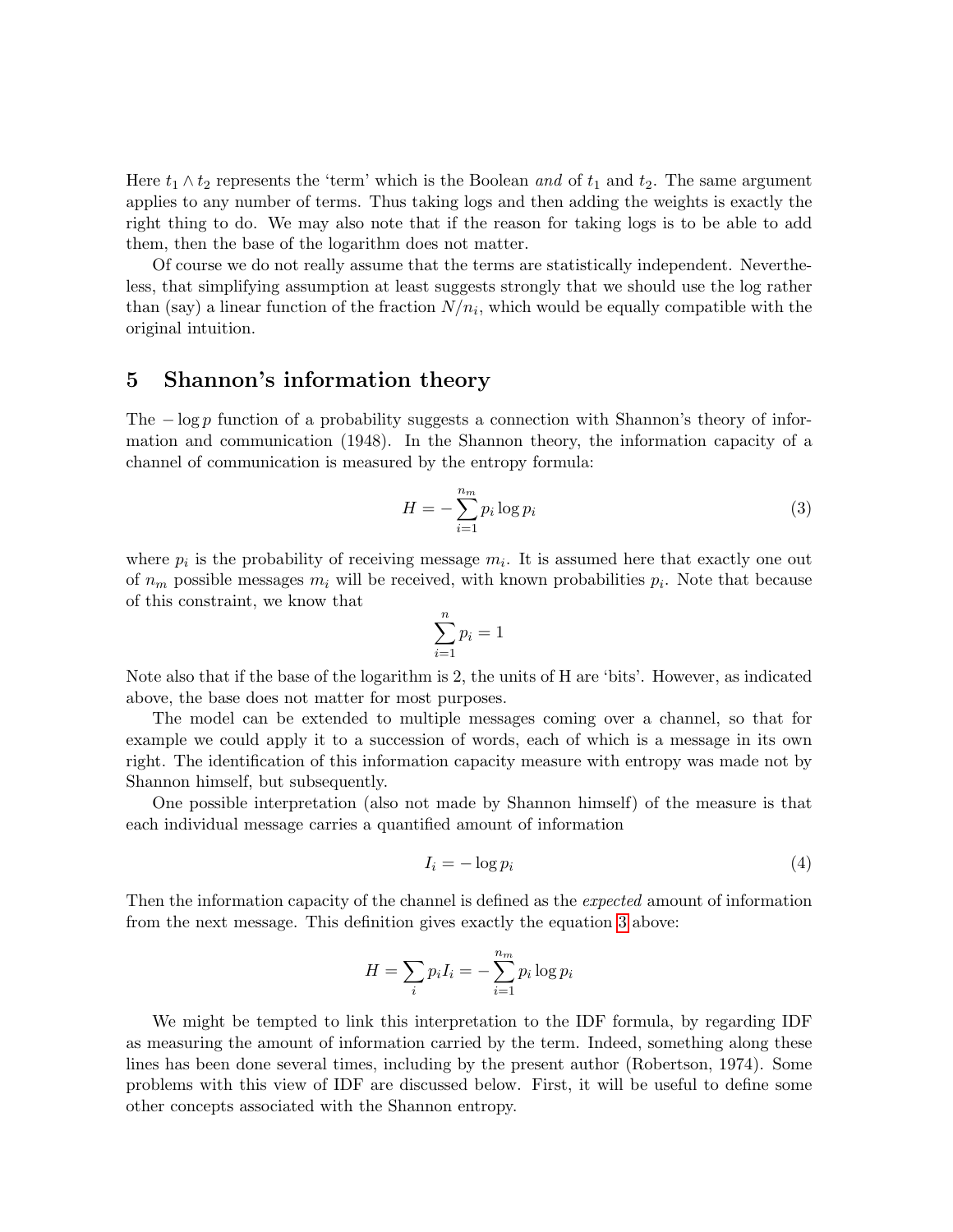#### 5.1 Messages and random variables

We can abstract the above Shannon definition of entropy by thinking about discrete random variables rather than messages. First, recall the definition of a random variable. We require an event space (a space of possible random events), together with a deterministic function of the outcome of each event. Then we require a probability measure of some kind. Ideally the probability measure is defined on the event space, and then the probability associated with any value of the random variable can be derived as the probability of the class of events which map to that value. (A class of events is just an aggregate event, whose probability is the sum of the probabilities of the elementary events in the class.) We may, however, define the probability measure only in terms of the values of the random variable.

In the Shannon case, the random event is just the arrival of a (the next) message. The outcome is a specific message  $m_i$ , with probability  $p_i$ . The event space is the space of all possible specific messages, and the random variable is just the identity of the message. (Note that if we want to deal with a succession of words rather than just a single word, we must redefine both the event space and the random variable; this is easy if we take a fixed window of n words, but hard if we want to consider messages of variable length.)

Given an event space and a discrete random variable X with values  $x_i$ , the entropy is defined exactly as in equation [3,](#page-3-0) where  $p_i$  is the probability  $P(X = x_i)$  and  $n_m$  is now the number of distinct values of  $X$ . We can also define other quantities of interest: e.g. the mutual entropy of two random variables, the conditional entropy of one random variable given another, the mutual information of two variables, the Kullback-Leibler divergence between two probability distributions. All these are closely related (see e.g. Aizawa, 2003).

In general, however, these quantities are defined over entire probability distributions, and do not obviously relate to single (elementary or aggregate) events. There is in fairly common use a notion of 'pairwise [or pointwise] mutual information', which does relate to single events. But the transition from probability distribution measures like  $H$  to pointwise measures line  $I_i$  can be problematic – see the Appendix for an illustration.

### 5.2 IR interpretation

One problem with any application of such ideas to IR lies in the identification of the event space. We have a number of entities to consider in this environment – for example, documents, terms, queries. The discussion in Robertson (2004) (relating only to the first and the last of these) is an indication of the complexity of this issue. The essence of the problem is that it is hard to identify a single event space and probability measure within which all the relevant random variables can be defined. Without such a unifying event space, any process that involves comparing and/or mixing different measures (even a process as simple as adding IDFs for different terms) may well be invalid in terms of a Shannon-like formalism. In the obvious interpretation of equation [2,](#page-2-1) we should consider the event space as the space of documents.

We might instead think of a document as a list of terms present (ignoring duplication and TF at this point), and consider each term in turn as a single event/message. However, this view is problematic because the complete message (i.e. the whole document) is of variable length, and it is hard to see how to relate the term event-space to the document event-space, and recover a probability defined only in this latter space.

Alternatively, we might think of a document as a vector of  $V$  zeros and ones, representing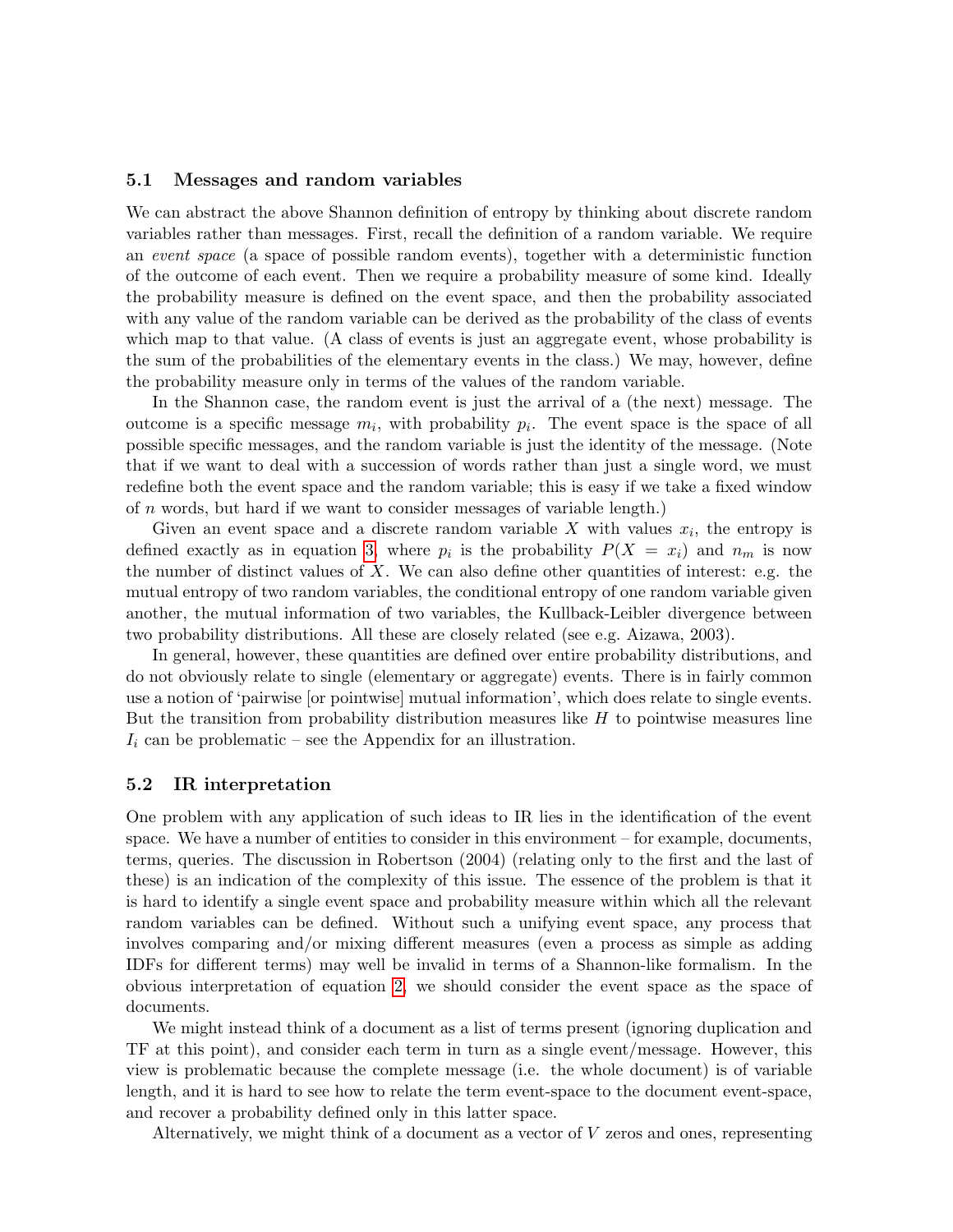the presence or absence of each term in the vocabulary. Here we get over the variable length problem, because the length of the document vector is fixed as  $V$ , the size of the vocabulary. In effect we decompose the single event which is a document into the cross product of V other spaces, each with only two elements. Cross-product event spaces are however problematic, for reasons discussed in Robertson (2004). But without going into those technicalities, we can identify one new problem: we have introduced a new set of probabilities: for element i there is not only the probability of a one  $(p_i)$ , but also the probability of a zero  $(1-p_i)$ . Thus somewhere in our weights we should have quantities like  $-\log(1 - P(t_i))$ , representing the absence of a term. This might not matter, since typically  $P(t_i)$  is small, so  $(1-P(t_i))$  is close to 1 and the log is close to zero.

But there is a more serious problem. When we search using weighted terms, we typically take the query terms and assign weights to them, but ignore all the other terms in the vocabulary. It is hard to see how such a practice could make sense in a Shannon-like model: every term in the document must be assumed to carry information as well as any other. That is, the presence of a term  $t_i$  would carry  $-\log P(t_i)$  amount of information irrespective of whether or not it is in the query. There is nothing to link the amount of information to the specific query. So we would have no justification for leaving it out of the calculation.

Nevertheless, the similarity of the usual IDF formulation to a component of entropy has stimulated other researchers to try to make connections, sometimes somewhat differently from the link suggested above. Two of these efforts are discussed briefly here.

#### Aizawa

In this paper (Aizawa, 2003), the author juggles with three different event spaces: the space of documents, the space of query terms and the space of terms in document texts. This leads him to make several 'restrictive assumptions' about the relationships between the relevant probability distributions, and to claim that these assumptions "represent the heuristic that tf-idf employs". He also encounters the problem of single events mentioned above – he uses a 'conditional entropy' which is conditional on an event rather than on a random variable. This in effect introduces yet more event spaces, for example the space of documents which contain a particular term. Probabilities in one event space are estimated using data from another event space. While the analysis may shed light on some of the complexities involved, it is difficult to see it as an explanation of the value of IDF. There are certainly other ways to interpret 'the heuristic that tf-idf employs', as discussed below.

#### Siegler and Witbrock

This much shorter paper (Siegler and Witbrock, 1999) defines both queries and documents as mappings of words onto probabilities – in other words, the event space is the space of words but with two different probability measures (to which they confusingly give the same notation). Again, both conditional entropy and mutual information are defined with respect to a conditioning event (=word) rather than to a conditioning random variable. They appear to derive the result that the IDF value for a term is exactly the mutual information of the document collection and the term; however, the derivation contains some obvious errors of algebra.

Thus despite the  $-\log P$  form of the traditional IDF measure, any strong relationship between it and the ideas of Shannon's information theory is elusive. It seems unlikely that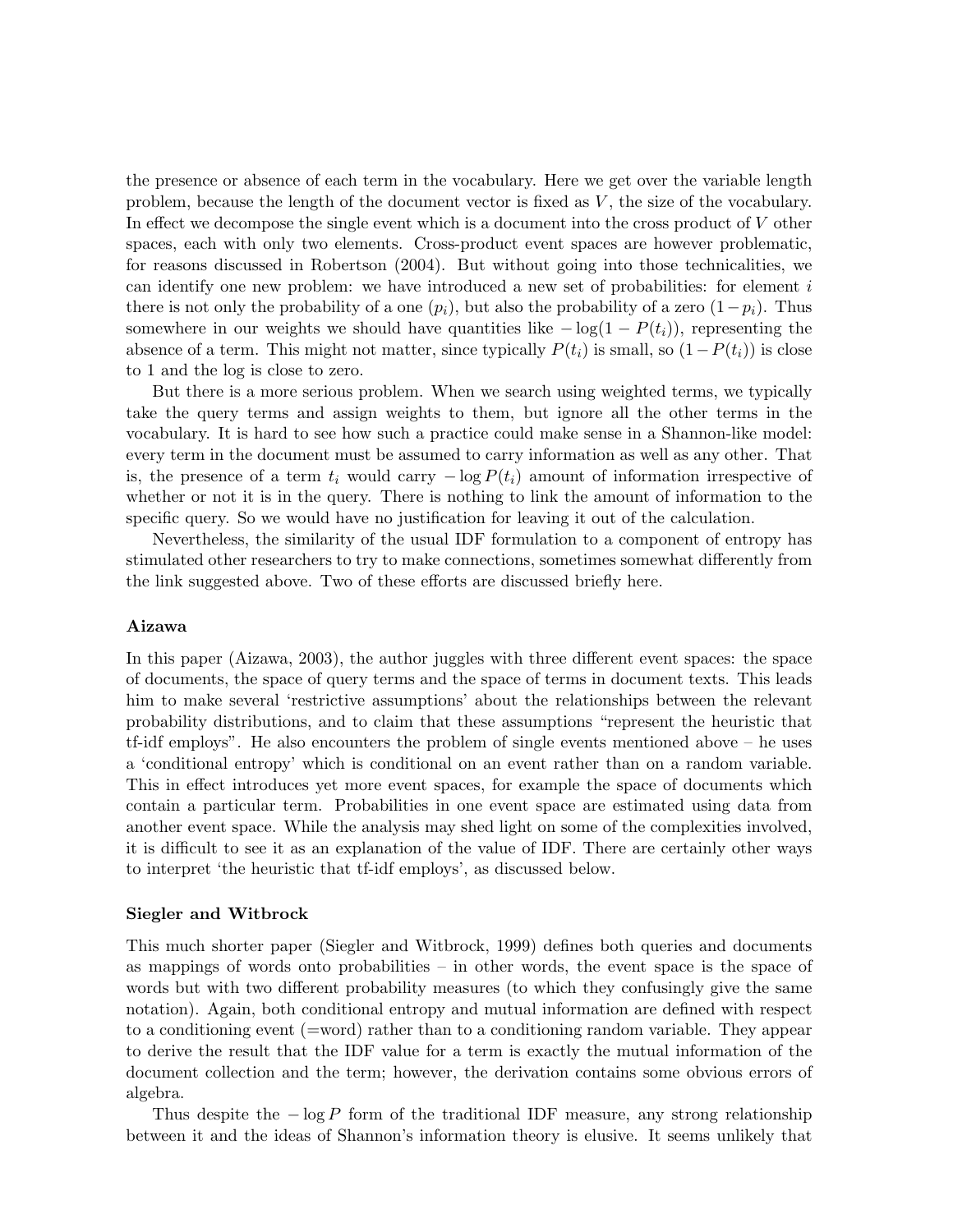such a relationship will give us a strong explanation, validation or justification for the use and value of IDF (or TF\*IDF) as a term-weighting method in information retrieval.

#### Another interpretation: Papineni

Papineni (2001) makes some appeal to information theory ideas (maximum entropy, Kullback-Leibler distance, mutual information), but his main focus is on a proof of optimal performance. The question he asks is: given a document as query, what is the best classifier to retrieve that same document. The answer (under an independence assumption) is to give the terms IDF weights.

Although Papineni makes no reference to the fact (and indeed starts with claims about the heuristic nature of IDF), his model is equivalent to a much-simplified version of the older relevance-based probabilistic model described in the next section. Essentially, it assumes that (a) for any query there is only one relevant document, and (b) all query terms are guaranteed to be in the document. Neither of these assumptions is necessary. Where Papineni's argument does seem to have some benefits (but maybe these do depend on the simplification) is in (a) giving some handle on dealing with dependencies between terms (via bigrams), and (b) distinguishing between the term weight and the gain from including the term as a feature in the classifier. (However, this distinction was also made earlier in the IR field – see Robertson, 1990.)

# 6 The classical probabilistic model for IR

The interpretation of IDF as a function of a probability suggests associating it with (one of) the probabilistic approaches to information retrieval. There is a range of different approaches to IR that can be described broadly as 'probabilistic', including a number of comparatively recent developments using machine learning and/or statistical language modelling techniques. However, we will start this discussion with the probability ranking principle and search term weighting based on an explicit relevance variable. This general approach is discussed by van Rijsbergen (1979); the series of models described below (including those referred to here as RSJ and BM25) is developed in Sparck Jones, Walker and Robertson (2000). It is not yet quite obvious how IDF might relate to a relevance variable, but this will emerge below.

The probability ranking principle (Robertson, 1977) states that for optimal performance, documents should be ranked in order of probability of relevance to the request or information need, as calculated from whatever evidence is available to the system. Essentially it makes an explicit connection between the ranking of documents which the system may give the user, and the effectiveness of the system in terms of the conventional experimental measures of performance like recall and precision.

### 6.1 Relevance weights

The relevance weighting model (Robertson and Sparck Jones, 1976), referred to as RSJ, shows that under some simple assumptions, this probability of relevance ordering can be achieved by assigning weights to query terms, and scoring each document by adding the weights of the query terms it contains. (In this version of the model, the only evidence about the documents that is used is the presence or absence of terms; term frequency in the document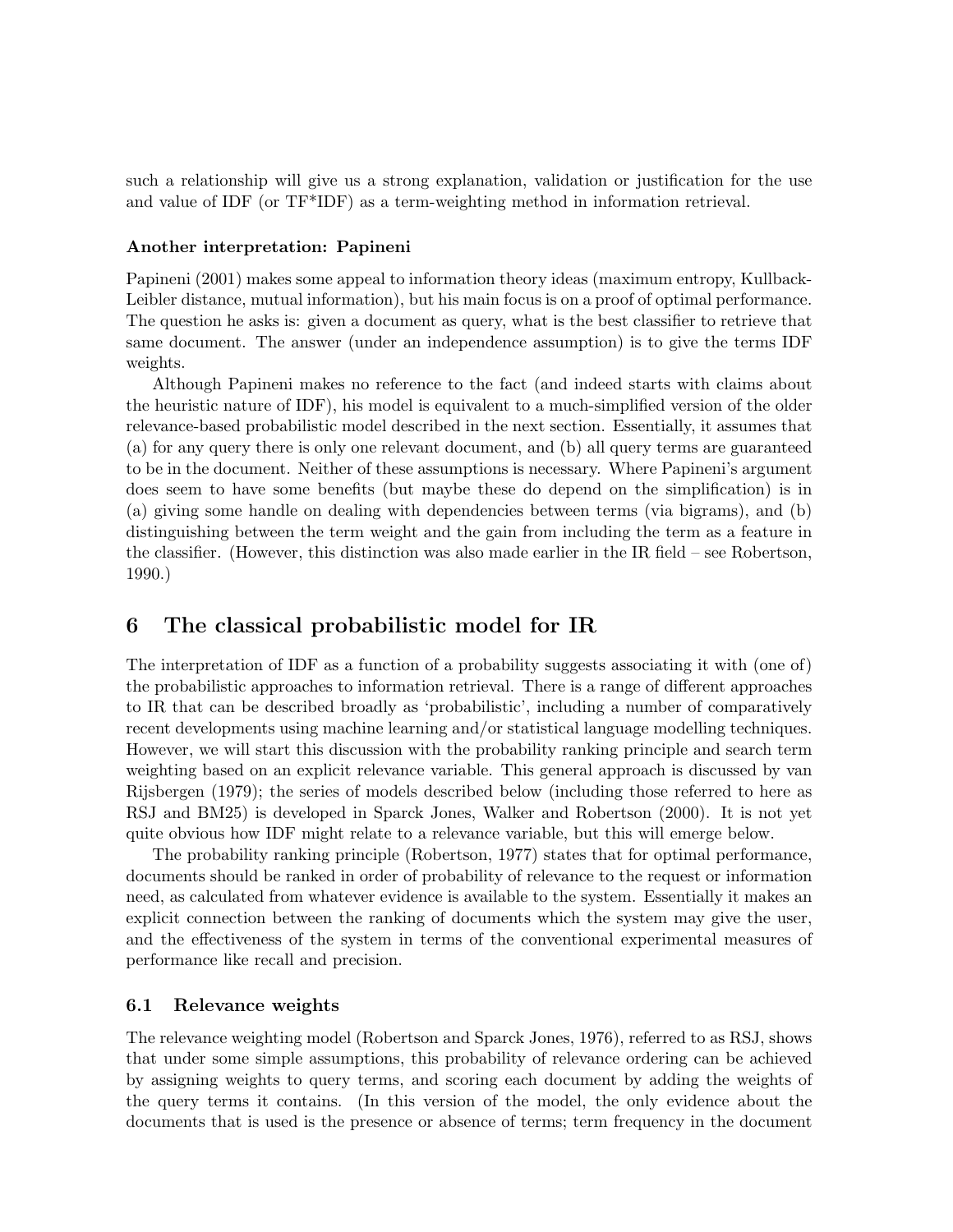will be discussed below.) The term weight may be defined as follows. First we define two probabilities for term  $t_i$ :

$$
p_i = P(\text{document contains } t_i | \text{document is relevant})
$$
  

$$
q_i = P(\text{document contains } t_i | \text{document is not relevant})
$$

Then the term weight is:

<span id="page-7-0"></span>RSJ weight 
$$
w_i^{(1)} = \log \frac{p_i(1 - q_i)}{(1 - p_i)q_i}
$$
 (5)

Next, we consider how to estimate the two probabilities and therefore the term weight. We initially assume for this purpose that we know which documents are relevant and which are not. This assumption is of course not only unrealistic, but also makes a nonsence of the search process. Below we consider the cases where we have either partial relevance information (we know of some relevant documents), or none at all. If we have, as before, a total of N documents of which  $n_i$  contain the terms, and further R out of the N are relevant and  $r_i$ relevant documents contain the term, then the obvious estimates are:

<span id="page-7-1"></span>
$$
p_i \approx \frac{r_i}{R}, \qquad q_i \approx \frac{n_i - r_i}{N - R} \tag{6}
$$

However, because of the form of Equation [5](#page-7-0) (essentially log-odds rather than straight probabilities), a modification to these estimates is appropriate. The usual modification may be justified in various ways, not discussed here (there is one such in (Robertson and Sparck Jones, 1976)), but the effect is to use the following estimate of the RSJ weight, where the 0.5 added to each of the components can be seen as a smoothing correction:

<span id="page-7-2"></span>
$$
w_i = \log \frac{(r_i + 0.5)(N - R - n_i + r_i + 0.5)}{(R - r_i + 0.5)(n_i - r_i + 0.5)}
$$
(7)

The assumptions of this relevance weighting model include assumptions of statistical independence between terms, somewhat like but not quite the same as the independence assumption given in section [4](#page-1-1) above. The difference is that here terms are assumed to be independent within the set of relevant documents, and again within the set of non-relevant documents. In general, they will not be independent in the collection of documents taken as a whole – in fact good query terms will in general be positively correlated in the collection as a whole, even if independent given relevance[2]. This positive correlation makes these assumptions just slightly more realistic than the one in section [4,](#page-1-1) though not very much so. They serve to characterise the relevance weighting model as a 'naïve Bayesian' model in the current terminology of the machine learning literature.

Given these independence assumptions, the RSJ weights are additive. That is, the best use we can make of the information about term presence and absence information, according to the probability ranking principle, is to weight the terms as above, score the documents as the sum of weights of the terms present in the documents, and then rank the documents in score order. This is the strong result of the relevance weighting theory – in fact it is a form of proof of optimal performance, very much more general than that of Papineni discussed above.

### 6.2 Query terms and others

In the relevance weighting theory, we normally apply the above weights to query terms only. This corresponds to the assumption that (in the absence of evidence to the contrary) we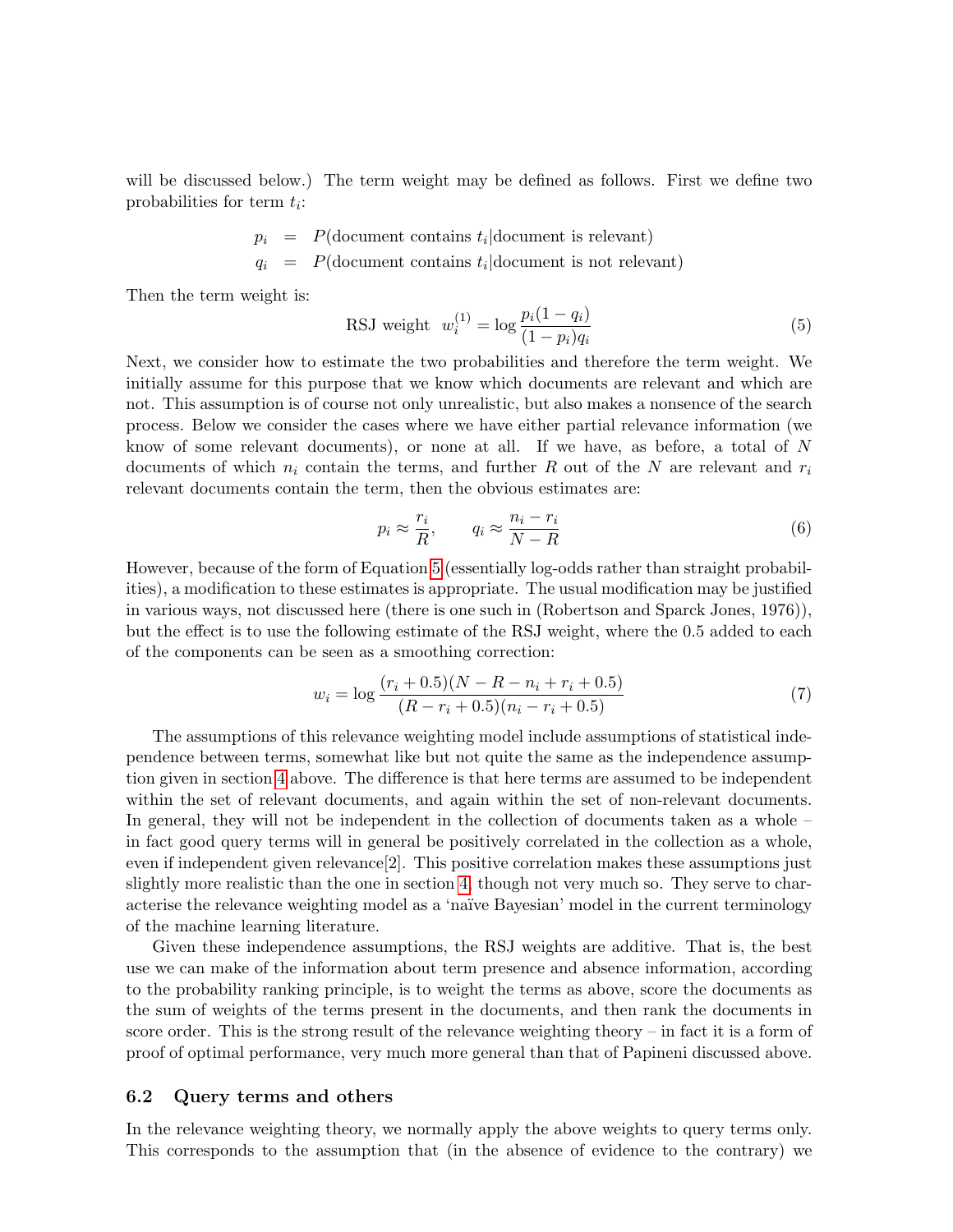may take the value of the RSJ weight of equation [5](#page-7-0) to be zero for non-query terms. That is, non-query terms are assumed not to be correlated with relevance, and this implies giving them zero weight, so that leaving them out of the calculation is entirely correct. This is not necessarily a realistic assumption, but it does make clear one large difference between the probabilistic model and a Shannon-like view. That is, in the probabilistic model, a simplyexpressed assumption clearly ties in with the practice of restricting a search to query terms.

In this paper, we concentrate on the term weighting issue. However, it is also worth mentioning that with partial relevance information (as discussed in the next section) we can avoid the assumption about non-query terms and instead consider query expansion. That is, we can look for evidence of terms that are correlated with relevance, and to use them to expand the original query. Thus the relevance weighting theory provides a more-or-less principled reason either to restrict the matching to query terms, or to choose some additional terms for the query. (As noted above, the choice of terms to add to the query should not be determined by the optimal term weight for searching, but requires a related but different measure of the effect of adding such a term to the query (Robertson, 1990), what Papineni refers to as 'gain' (Papineni, 2001).

### 6.3 Little relevance information

Suppose now that we have little relevance information – the user either knows about in advance, or has seen and judged, just a few documents, and has marked  $R$  as relevant. Then the obvious way to estimate  $p_i$  is as in equation [6](#page-7-1) or the smoothed form embedded in equation [7](#page-7-2)  $(r_i)$  is now the number of documents known to be relevant that contain the term). The appropriate estimate of  $q_i$  is somewhat less obvious – we could base it on the number of documents *known* to be non-relevant, but this is likely to be a very small number. On the other hand, we usually know or can be sure that almost all of the documents in the collection are non-relevant (that is the usual information retrieval situation). So if we take the complement of the known relevant documents, i.e.  $(N - R)$  documents, to be nonrelevant, this will give a somewhat biased but probably a much more reliable estimate. This complement method has been shown to work well. Then the estimation formula for  $w_i$  can remain exactly as in equation [7,](#page-7-2) with  $R$  and  $r_i$  representing known relevant documents only. The 0.5 correction is particularly appropriate for small samples.

#### 6.4 No relevance information

What could we do if we have no relevance information? Concerning the probability  $p_i$ , relating to relevant documents, at first view we have no information at all. On that basis, probably the best we can do is to assume a fixed value  $p_0$  for all the  $p_i$  (Croft and Harper, 1979). Concerning  $q_i$ , however, we can make the same assumption made in the previous paragraph – that the collection consists to a very large extent of non-relevant documents. An extreme version of the complement method described is that for the purpose of estimating  $q_i$ , we assume that *all* documents are non-relevant. Then  $q_i$  is estimated from the entire collection.

These assumptions, applied to equation [5](#page-7-0) with the simple estimates of equation [6,](#page-7-1) yield the following:

<span id="page-8-0"></span>
$$
w_i = C + \log \frac{N - n_i}{n_i} \tag{8}
$$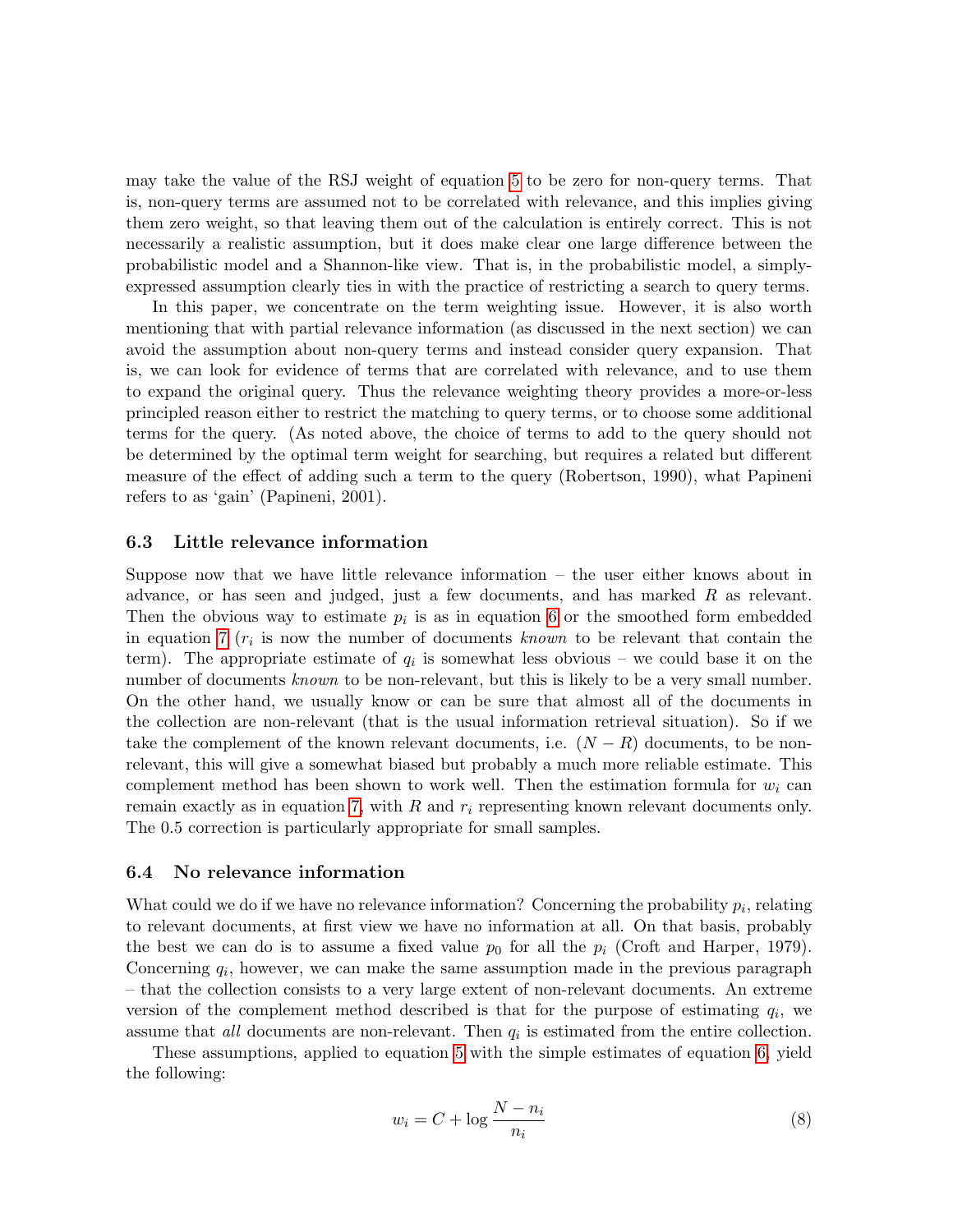where  $C = \log \frac{p_0}{1-p_0}$ . If instead of the estimates of equation [6](#page-7-1) we use equation [7,](#page-7-2) setting  $R = r = 0$ , we get

<span id="page-9-0"></span>
$$
w_i = \log \frac{N - n_i + 0.5}{n_i + 0.5}
$$
\n(9)

Here the result of setting  $R = r = 0$  with the point-5 correction is to set  $p_0 = 0.5$  and therefore  $C=0.$ 

These two versions now look very much like IDF measures. The  $-n<sub>i</sub>$  on the top of the fraction makes them a little different from the original equation [1,](#page-1-0) but this difference is of little practical importance in most situations, because  $n_i$  is typically much smaller than N. Similarly the 0.5 smoothing correction is generally of small effect.

However, the  $-n_i$  on top does cause some strange effects. In the (rare) case of a term which occurs in more than half the documents in the collection, either of the above two formulae defines a negative weight. This is a somewhat odd prediction for a query term – that its presence should count against retrieval. The original formula would simply give a small positive weight. This problem is investigated by Robertson and Walker (1997), who argue that the fixed  $p_i$  is the source of the problem, and is not reasonable for frequently occurring terms. They show that a modification of this assumption, in which  $p_i$  also increases with increasing frequency in the collection, avoids this anomalous behaviour by removing the  $n_i$  from the numerator in formulae [8](#page-8-0) and [9.](#page-9-0) Thus equation 8 is replaced by

and equation [9](#page-9-0) by

$$
w_i = \log \frac{N + 0.5}{n_i + 0.5}
$$

 $w_i = C + \log \frac{N}{n_i}$ 

#### 6.5 IDF as an RSJ weight

It is now apparent that we can regard IDF as a simple version of the RSJ weight, applicable when we have no relevance information. This is in fact a strong justification for IDF. It appeals to no notions of information theory, but only to a simple na¨ıve Bayes model of retrieval together with some further plausible simplifying assumptions. The na¨ıve Bayes model makes explicit use of a relevance variable; although the further simplifying assumptions render this variable implicit in IDF, we can still regard IDF as a direct measure of probability of relevance. This characteristic would seem to make the relevance-weight justification of IDF considerably stronger than any of the information-theory justifications considered.

# 7 TF and language models

Neither the original Sparck Jones proposal for IDF, nor the relevance weighting model of Robertson and Sparck Jones, make any use of within-document term frequency information (TF). So far, we have made no arguments for the use of TF, nor of how TF might be combined with IDF, as in the TF\*IDF-style measures mentioned at the beginning of this paper. TF\*IDF-style measures emerged from extensive empirical studies of combinations of weighting factors, particularly by the Cornell group (Salton and Yang, 1973).[3]

To understand or explain the effectiveness of these measures, we need some justification not just for the TF factor itself, but also for why one should want to multiply the log-like IDF weight by the TF-based component.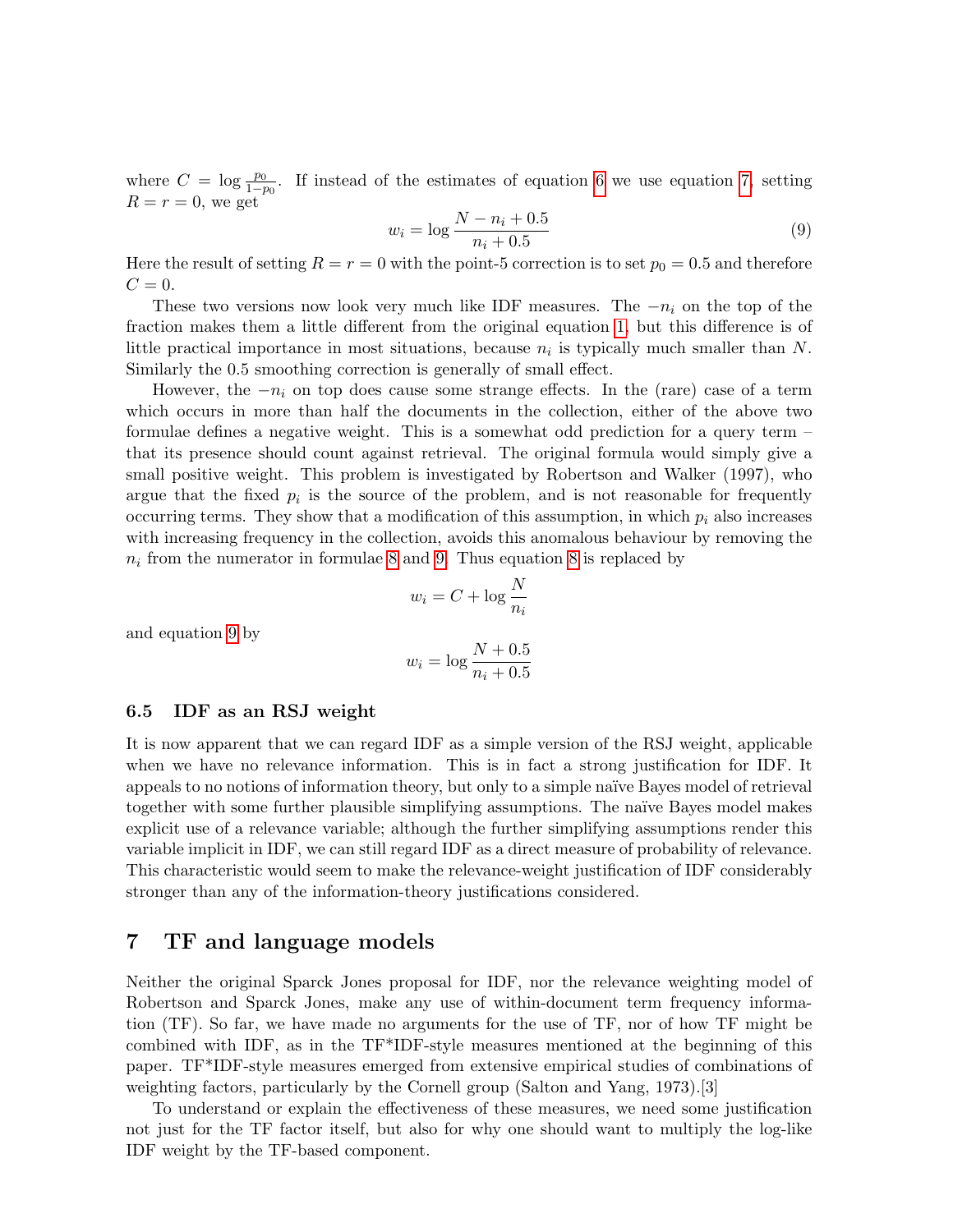In what follows, we denote by  $tf_i$  the frequency (number of occurrences) of term  $t_i$  in the document under consideration. If we need to talk about multiple documents, we will refer to  $tf_{i,j}$  for  $t_i$  in document  $d_j$ . Also dl or  $dl_j$  will refer to the length of the document – that is the number of term-positions, so that (summing over all the terms in the document or the vocabulary)[4]:

$$
dl = \sum_{i} t f_i
$$

#### 7.1 Logs and additivity revisited

The very simple independence argument given in section [4](#page-1-1) can be applied also to multiple occurrences of the same term (as well as to occurrences of different terms). If we assume that successive occurrences of a single term are independent of each other (that is, the number of times that we have seen this term already in this document does not affect the probability that we will see it again), then we can simply add another  $w_i$  for each time we see term  $t_i$ . Then when we cumulate over the complete document, we would get  $tf_i$  occurrences of each term  $t_i$ , so we should simply multiply the IDF weight  $w_i$  by the number of occurrences  $tf_i$ .

This simple argument conceals a number of problems. The major one is that we are no longer operating in the same event space: instead of documents, we are looking at termpositions in the text of each document. The event of seeing a particular term now relates to a particular term position instead of the document. Two consequences of this problem are (a) that we would now need to take account somehow of the document length, and (b) that the original basis on which we regarded  $\frac{n_i}{N}$  as a probability has now gone. This latter issue seems to be fatal – it seems like we have pulled the rug out from under the whole idea of IDF.

One possible way to get away from this problem would be to make a fairly radical replacement for IDF (that is, radical in principle, although it may be not so radical in terms of its practical effects). We could replace  $n_i$  by  $\sum_j tf_{i,j}$  and N by  $\sum_j dl_j$ , thus transferring the probability from the event space of documents to the event space of term positions in the concatenated text of all the documents in the collection. Then we have a new measure, called here inverse total term frequency:

$$
ittf(t_i) = \log \frac{\sum_j dl_j}{\sum_j tf_{i,j}}\tag{10}
$$

This could again be interpreted as the log of an inverse probability, but a probability in the term-position event space rather in than the document event space. It is sometimes referred to as inverse collection frequency, but as IDF has also been referred to as a collection frequency weight, in particular in the original Sparck Jones paper, this terminology is avoided here.

On the whole, experiments with inverse total term frequency weights have tended to show that they are not as effective as IDF weights. Church and Gale (1995) show how the two measures differ significantly on exactly the terms in which we might be interested.

It will be seen below that we can preserve the document event-space in which IDF seems to fit naturally, but nevertheless introduce a TF component.

#### 7.2 Other formulations of TF\*IDF

We have already seen that one of Aizawa's (2003) concerns was with TF, as an example of an attempt to use information theory for a derivation of a TF\*IDF weighting scheme – and we have already seen some problems with such a formulation.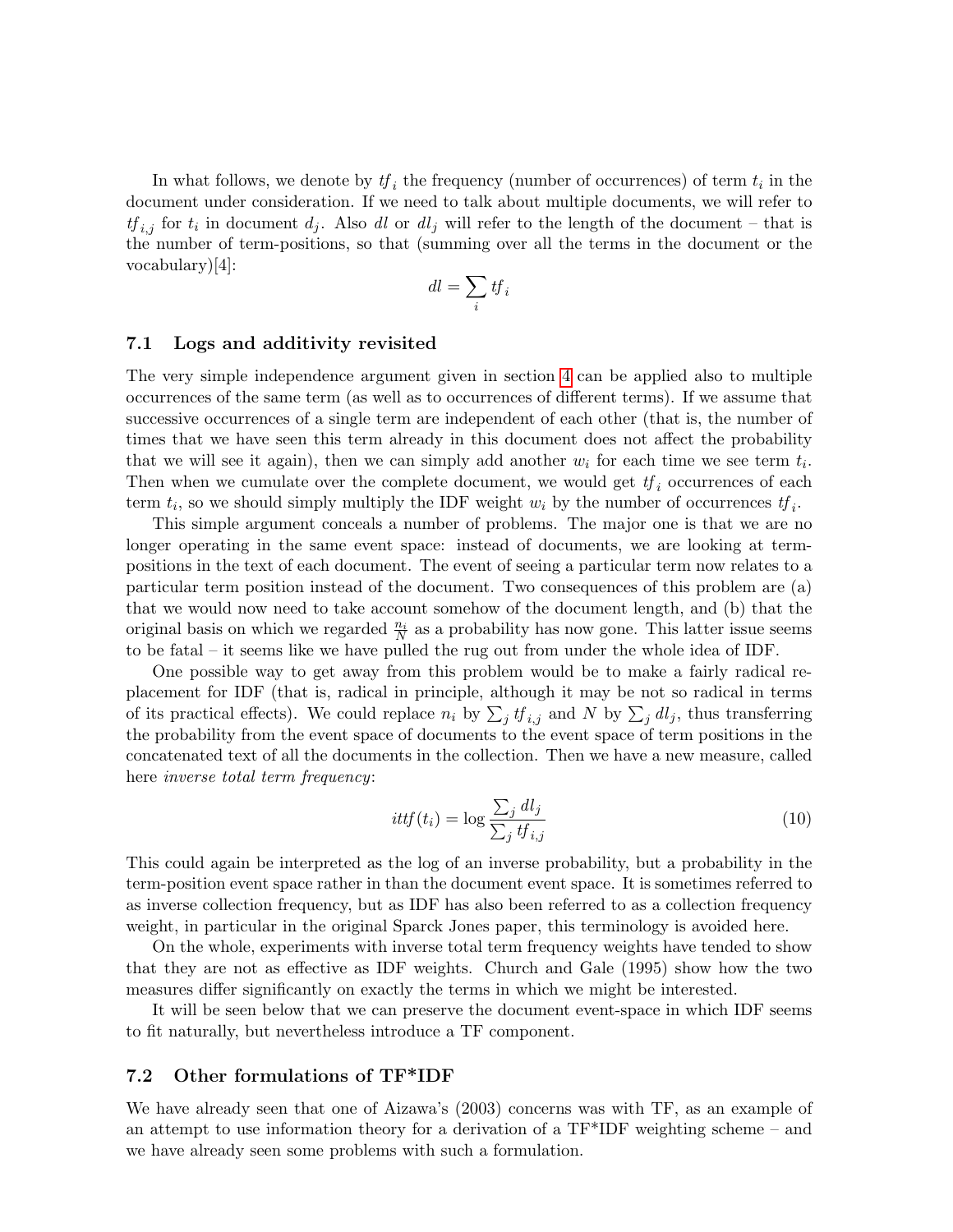### Joachims

The approach taken here (Joachims, 1997) appeals not to information theory, but to naïve Bayes machine learning models, as used in the relevance weighting theory (Joachims' task is not the usual ranked retrieval task, but a categorisation task). He confronts the event space problem in part by redefining IDF in a somewhat similar fashion to the inverse total term frequency measure discussed above (it is not quite the same, because he does not concatenate the texts of all the documents: instead he takes a measure based on term occurrences in each document and combines this measure across documents in a different way). He also replaces the usual log function of IDF with a square-root function. Thus the version of 'IDF' in his final formulation is quite significantly different from traditional IDF. On the way he has to make various assumptions, like that all the classes in his categorisation task have approximately the same number of documents (this is reminiscent of Papineni's assumption that there is just one relevant document per query).

#### Roelleke

Roelleke (2003) makes an analysis of IDF which starts off, somewhat confusingly, with a proposal to consider the quantity  $\frac{idf}{maxidf}$  as if it were a probability (it is difficult to see any kind of event space in which this would look like either a probability or an estimate of one). He does, however, go on to consider two separate cross-product event spaces, based on similar considerations to those discussed above:  $D \times T$  (documents from the collection and terms from the vocabulary, where the event is "term occurs in document") and, for each document,  $L \times T$  (locations, i.e. term positions, in the document and terms from the vocabulary, where the event is "this term occurs in this position"). Clearly TF has some meaning in this latter space but not in the former. Roelleke draws some parallels between these two spaces, and devises an alternative to IDF which is based on the latter space; however, the alternative again looks rather different from IDF. He does not present an analogue to a TF\*IDF formula.

#### Language models

There has been a great deal of work recently in the application of statistical language models (LM) to information retrieval (see e.g. Croft and Lafferty, 2003). In a statistical language model, each successive word position (in a document or query) is regarded as a slot to be filled with a word; a generative process is envisaged, in which these slots are filled on the basis of probabilities over the vocabulary. Thus these models operate in the term-position event space identified above, rather than the document event space (though there may be a separate language model for each document). In the original applications of these models (such as speech recognition, where they have been very successful), the probability distribution for a slot would typically depend on some small amount of history, normally what the previous few words were. However, much of the LM work in IR has been based on 'unigram' models, where the probabilities for each position in a document are assumed to be independent. (It is important to realise nevertheless that the LM approach still thinks of the sequence of term slots or positions, even if the probabilities are assumed to be independent.)

The relationship between such models and the matters discussed in this paper is a little unclear. Standard simple language models in IR (e.g. Ponte and Croft, 1998) do not make explicit use of either IDF or TF, but nevertheless achieve a similar effect to a TF\*IDF measure. It seems possible that they are closer in spirit to the inverse total term frequency measure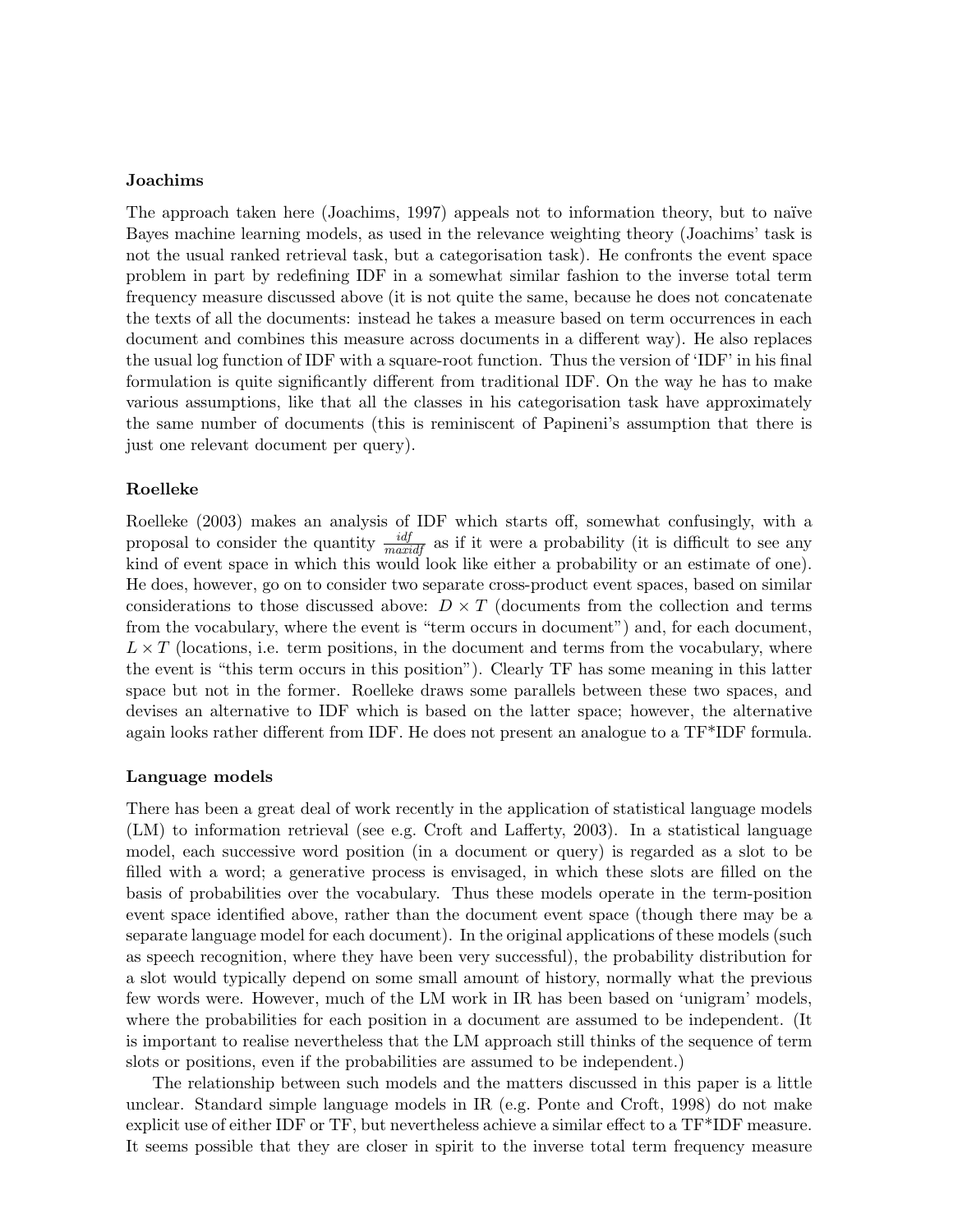defined above, since they are operating in a similar event space. Another difference is that the simple language models make no direct reference to relevance. However, some more recent work in this field does have an explicit relevance variable (e.g. Lavrenko and Croft, 2001).

The 2-Poisson model and the BM25 weighting function were formulated before the language modelling idea came along. However, they may be recast as an elementary form of language model. This view is explored in the next section.

# 8 TF in the relevance weighting model

Given the relative success, reported above, of an explanation of IDF based on the original relevance weighting model, it makes sense to look for an explanation of TF\*IDF based on an extension of the relevance weighting model that accommodates TF. The weighting function known as Okapi BM25 (it was developed as part of the Okapi experimental system (Robertson, 1997), and was one of a series of Best Match functions) is probably the best-known and most widely used such extension.

### 8.1 Eliteness and the 2-Poisson model

The following is a brief account of the derivation of BM25. It does not attempt to give full technical detail. The original argument was presented by Robertson and Walker (1994), and an analysis of the various components is given by Sparck Jones et al. (2000). The present discussion makes some use of the more recent idea of language modelling as discussed above.

First, we assume that all documents are the same length – this assumption will be dropped below. Next we assume (this is the central assumption of the model) that each term (word) represents a concept; and that a given document is either 'about' the concept or not. This property is described as *eliteness*: the term is elite in the document or not. This terminology, as well as the statistical model described below, is taken from Bookstein and Swanson (1974) and Harter (1975). Eliteness is a hidden variable – we cannot observe it directly. However, we then assume that the text of the document is generated by a simple unigram language model, where the probability of any term being in any given position depend on the eliteness of this term in that document.

If we take all the documents for which this particular term is elite, then we can infer the distribution of within-document frequencies we should observe. If all documents are the same length, then the distribution will be approximately Poisson. If we take instead all the documents for which this term is not elite, we will again see a Poisson distribution (presumably with a smaller mean). But of course we cannot know eliteness in advance; so if we consider the collection as a whole, we should observe a mixture of two Poisson distributions. This two-Poisson mixture is the basic Bookstein/Swanson/Harter model for within-document term frequencies.

Eliteness thus provides the bridge between the event-space of documents (or rather the cross-product of documents in the collection and terms in the vocabulary) and the event-space of term positions, which gives us term frequencies. For each term, eliteness is a property of the document, but determines the properties of the term positions in the document.

Finally, we have to make the connection with relevance. Relevance is a property at the document level, so the connection is with eliteness rather than with term occurrences; but now we have to make the bridge between query and document terms. But we know how to do that, having done it in the original relevance weighting model. So now we re-use the relevance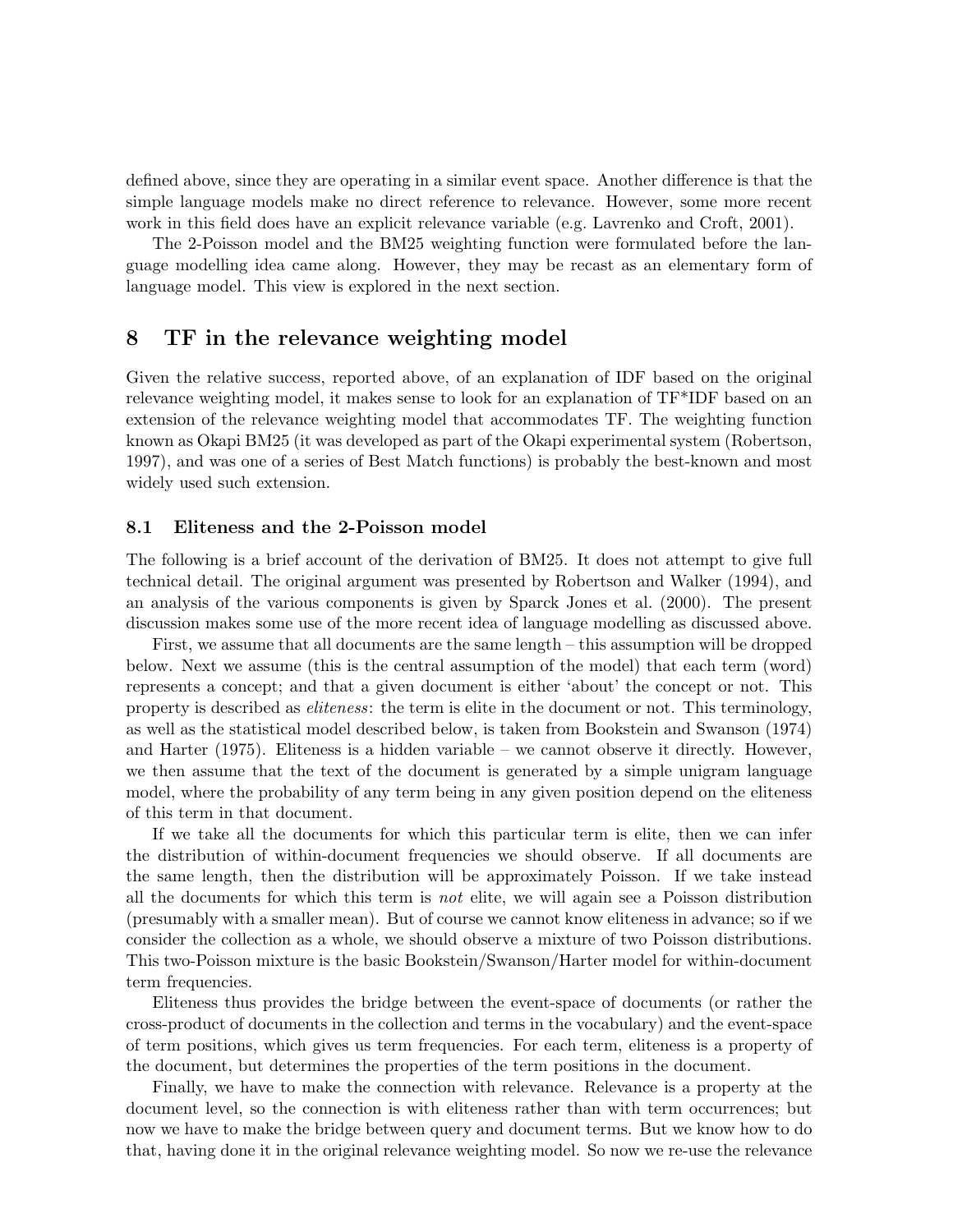weighting model, only applying it to query-term eliteness rather than to query-term presence or absence.

From the above arguments, we can formulate a weighting scheme which involves the following five parameters for each query term:

- the mean of the Poisson distribution of within-document term frequencies for elite documents;
- ditto for non-elite documents;
- the mixing proportion of elite and non-elite documents in the collection;
- the probability of eliteness given relevance; and
- the probability of eliteness given non-relevance.

The full equation is given in Robertson and Walker (1994). The problem with such a scheme is that all these parameters (five per query term) would need to be estimated, and both eliteness and (in general) relevance are hidden variables. This makes the full equation almost unusable. However, it is possible to simplify it to the point where it becomes feasible to think of using it. At the same time, we introduce a normalisation to deal with the fact that documents vary in length.

### 8.2 BM25

The BM25 weighting function is based on an analysis of the behaviour of the full eliteness model under different values of the parameters. Essentially, each term would have a full eliteness weight, that is, a weight that a document would gain if we knew that the term was elite in that document. If we do not know that, but have a TF value which provides probabilistic evidence of eliteness, we should give partial credit to the document. This credit rises monotonically from zero if  $tf = 0$  and approaches the full eliteness weight asymptotically as tf increases. In general the first occurrence of the term gives most evidence; successive occurrences give successively smaller increases.

BM25 first estimates the full eliteness weight from the usual presence-only RSJ weight for the term, then approximates the TF behaviour with a single global parameter  $k_1$  controlling the rate of approach. Finally it makes a correction for document length.

The document-length normalisation is not really relevant to the present discussion; however, it is presented for completeness. On the assumption that one reason for a document to be long is verbosity on the part of the author (which would suggest simple document-length normalisation of TF), but that a second reason is the topic coverage of the document (which would suggest no normalisation), BM25 does partial normalisation. The degree of normalisation is controlled by a second global parameter  $b$ . In order to make the normalisation relatively independent of the units in which document length is measured, it is defined in terms of the average length of documents in the collection.

The resulting formula can be expressed thus:

<span id="page-13-0"></span>
$$
BM25 weight \t w_i = f(tf_i) * w_i^{(1)}
$$
\t(11)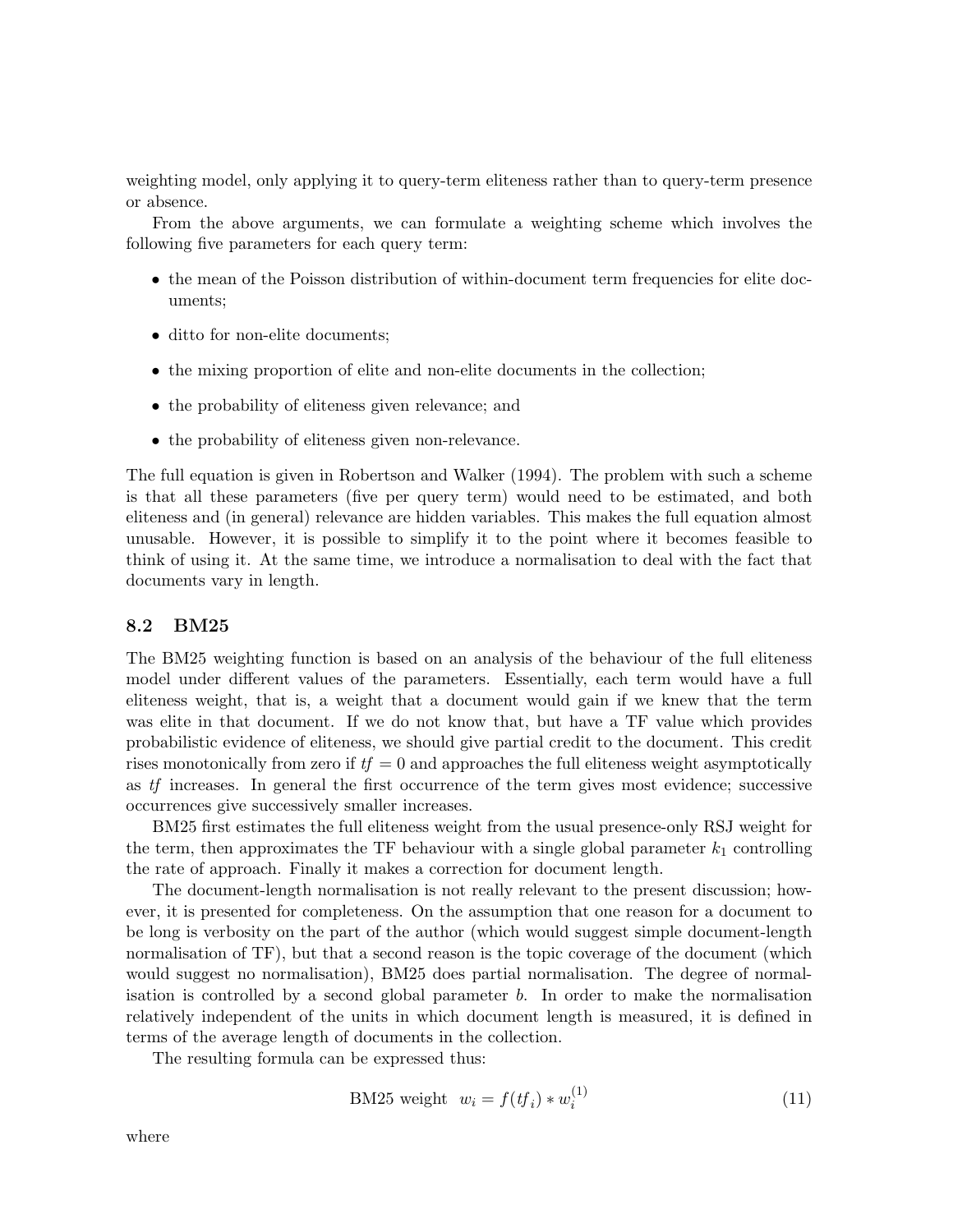$w_i^{(1)}$  $i^{(1)}$  is the usual RSJ weight,  $f(t f_i) = \frac{(k_1 + 1) t f_i}{K + t f_i}$  $K = k_1((1 - b) + b * \frac{dl}{avdl})$ 

dl and avdl are the document length and average document length respectively  $k_1$  and b are global parameters which are in general unknown, but may be tuned on the basis of evaluation data.

### 8.3 TF\*IDF as a BM25 weight

It is clear that the formula given in equation [11](#page-13-0) expresses BM25 as a TF\*IDF weighting scheme. The first component is a TF component (although it has the important characteristic of being highly non-linear, and as a consequence, defining a ceiling to the contribution of any one term to the overall document score). The second component is the RSJ weight, which as we have seen may make use of relevance information if it exists, but reduces to an IDF measure in its absence.

Thus the theoretical argument behind BM25 can be seen to justify TF\*IDF, or in some sense to explain why it works as well as it does, in just the same way that the relevance weighting theory explains IDF on its own.

## 9 Conclusions

The basic search term weighting formula known as IDF, proposed by Sparck Jones on heuristic grounds in 1972, has proved extraordinarily robust. It remains at the core of many, if not most, ranking methods used in search engines. In some more recent developments (specifically the language models) it is no longer an explicit component – in these models, a similar effect is achieved by somewhat different means. So IDF may in future disappear as an explicit component, but nevertheless live on in spirit.

IDF has also proved a magnet for researchers who feel inspired to replace what they perceive as an heuristic with some reasonably-constituted theoretical argument, in order to 'explain' why it is that IDF works so well. Such contributions often start with the assertion that IDF is *just* an heuristic, with no known or understood theoretical basis.

Such a theoretical explanation or justification for IDF is not completely straightforward. Although it is superficially easy, as a first step, to interpret IDF as a probabilistic function, one major problem area lies in the definition of the appropriate event space for the probabilities concerned. This problem undermines many attempted explanations. One fertile source of attempts has been Shannon's theory of information, in which IDF is usually interpreted more specifically, as a particular kind of probabilistic function: a measure of the amount of information carried by a term. But again, such attempts run into serious problems.

However, there is a relatively simple explanation and justification of IDF in the relevance weighting theory of 1976. This extends to a justification of TF\*IDF in the Okapi BM25 model of 1994. IDF is simply neither a pure heuristic, nor the theoretical mystery many have made it out to be. We have a pretty good idea why it works as well as it does.

#### Acknowledgements

I am very grateful to Karen Spärck Jones for many useful comments and discussions.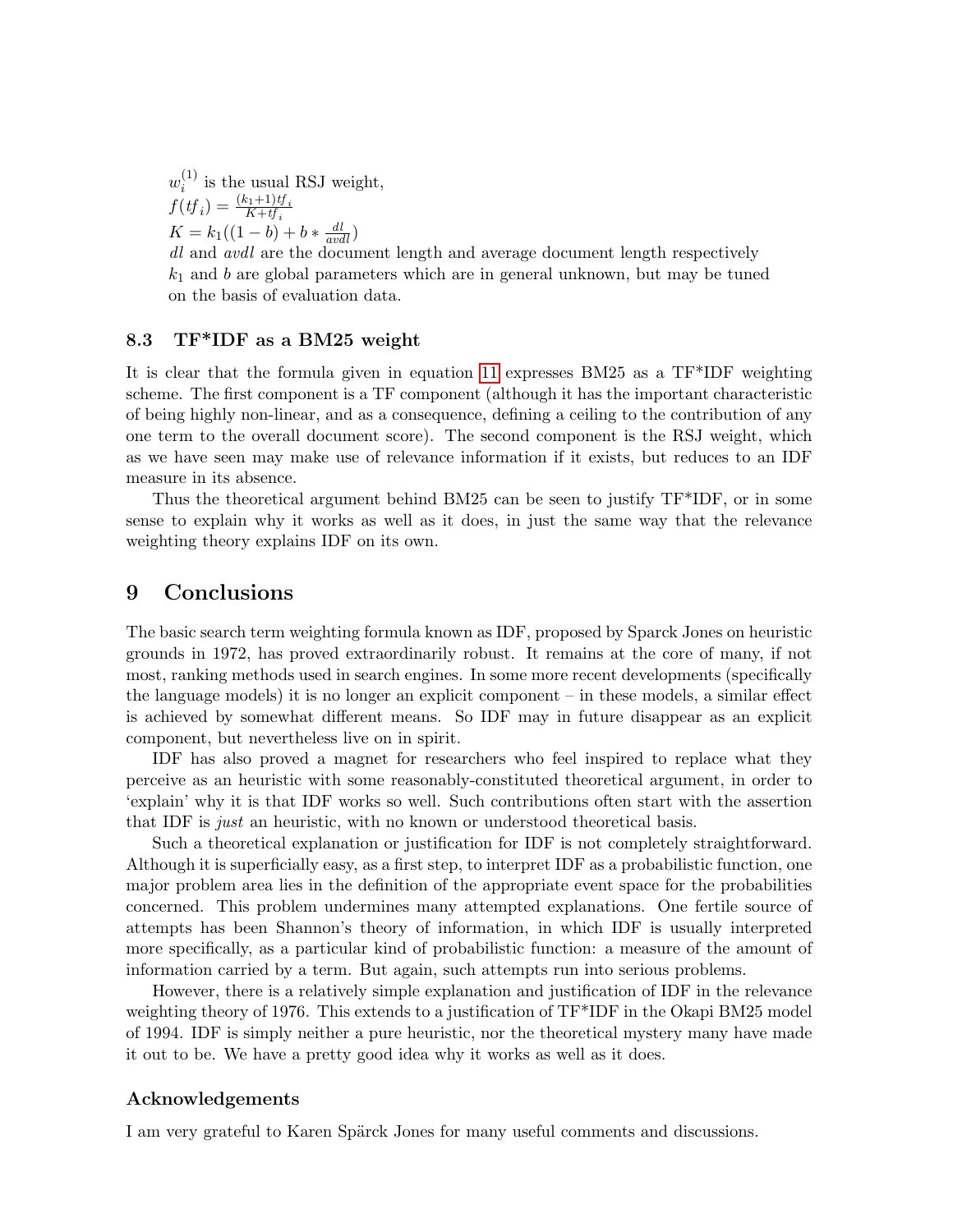# Notes

- [1] The history and range of influence of IDF have been described in other places (e.g. Harman, forthcoming).
- [2] The association of each term separately with relevance induces an association between terms in the whole collection, i.e. when relevance is ignored.
- [3] All of the early work was conducted on short document surrogates (e.g. short catalogue records or scientific abstracts) rather than full-text documents. In these conditions, TF is not so important as it subsequently became with full-text documents. Furthermore the document length component of a TF measure was generally unimportant, since typically document surrogates in a given collection varied little in length. The critical importance of good document length normalisation emerged only in the 1990s.
- [4] The actual definition of document length can be somewhat more complicated, depending on such factors as stopwords or the indexing of phrases, and can be measured in a variety of ways, but these issues will be ignored in the present discussion.

# References

- Aizawa, A. (2003), "An information-theoretic perspective of tf-idf measures", Information Processing and Management, Vol. 39, pp. 45–65.
- Bookstein, A. and Swanson, D. R. (1974), "Probabilistic models for automatic indexing", Journal of the American Society for Information Science, Vol. 25, pp. 312–319.
- Church, K. and Gale, W. (1995), "Inverse Document Frequency (IDF): a measure of deviations from Poisson", in D. Yarowsky and K. Church (Eds), Third Workshop on very large corpora, ACL, MIT, pp. 121–130.
- Croft, W. B. and Lafferty, J. (Eds) (2003), Language Modelling for Information Retrieval, Kluwer.
- Croft, W. and Harper, D. (1979), "Using probabilistic models of information retrieval without relevance information", *Journal of Documentation*, Vol. 35, pp. 285–295.
- Gray, R. M. (1990), Entropy and Information Theory, Springer Verlag.
- Harman, D. (forthcoming), "The history of idf and its influences on IR and other fields", in J. Tait (Ed.), ??, ??, p. ??
- Harter, S. P. (1975), "A probabilistic approach to automatic keyword indexing (parts 1 and 2)", Journal of the American Society for Information Science, Vol. 26, pp. 197–206 and 280–289.
- Joachims, T. (1997), "A probabilistic analysis of the Rocchio algorithm with TFIDF for text categorization", in D. H. Fisher (Ed.), Proceedings of ICML-97, 14th International Conference on Machine Learning, Morgan Kaufmann Publishers, San Francisco, US, Nashville, US, pp. 143–151.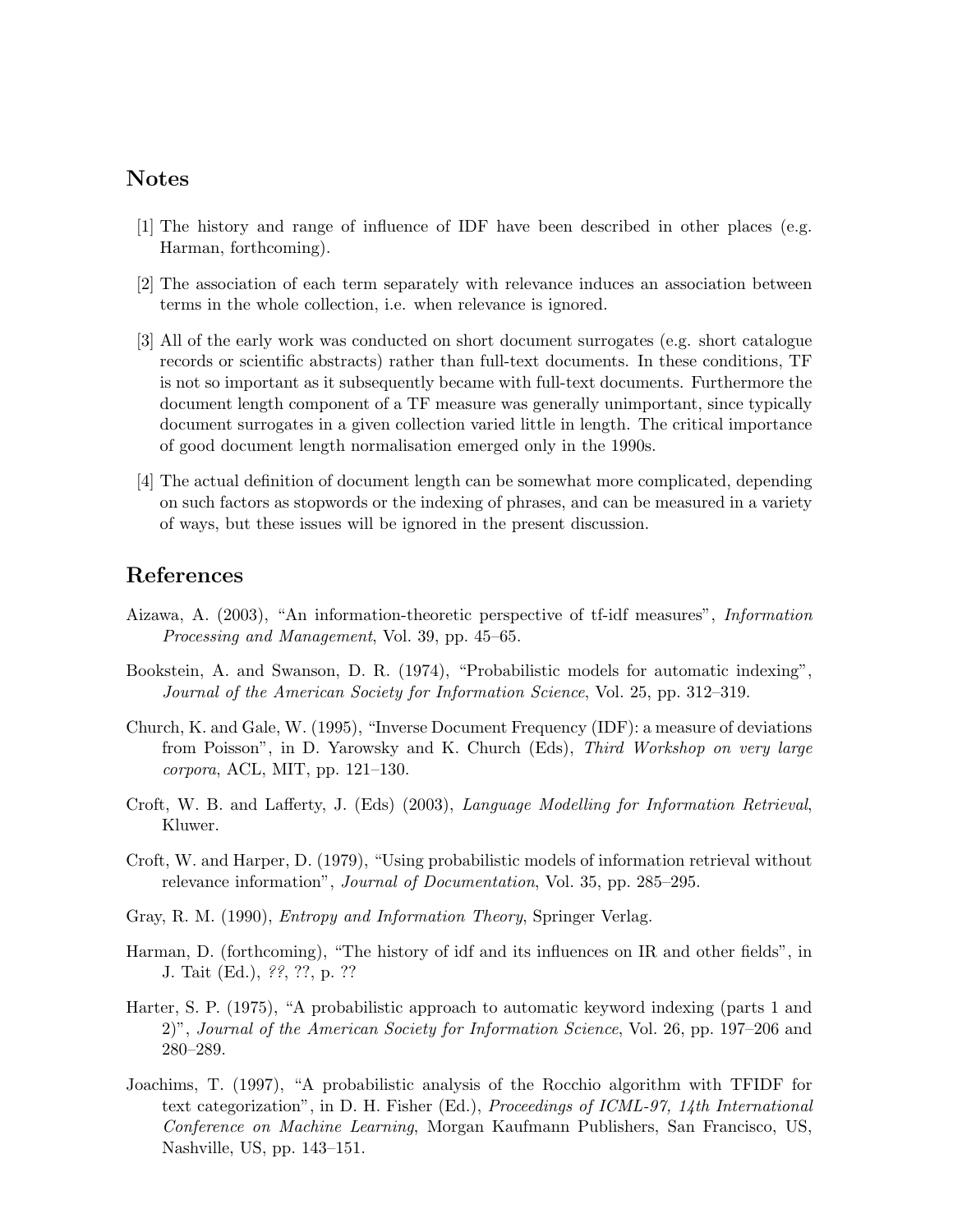- Lavrenko, V. and Croft, W. B. (2001), "Relevance-based language models", in W. B. Croft, D. J. Harper, D. H. Kraft and J. Zobel (Eds), *SIGIR 2001: Proceedings of the 24th* Annual International ACM SIGIR Conference on Research and Development in Information Retrieval, ACM Press, New York, pp. 120–128.
- Papineni, K. (2001), "Why inverse document frequency?", *Proceedings of the North American* Association for Computational Linguistics, NAACL, pp. 25–32.
- Ponte, J. M. and Croft, W. B. (1998), "A language modeling approach to information retrieval", in W. B. Croft, A. Moffat, C. J. van Rijsbergen, R. Wilkinson and J. Zobel (Eds), SIGIR'98: Proceedings of the 21st Annual International ACM SIGIR Conference on Research and Development in Information Retrieval, ACM Press, New York, pp. 275–281.
- Robertson, S. (2004), "On event spaces and probabilistic models in information retrieval", Information Retrieval, Vol. 7?, pp. to appear. Presented at SIGIR 2002 Workshop on Mathematical/Formal Methods in Information Retrieval; submitted to Information Retrieval.
- Robertson, S. E. (1972), "Term specificity [letter to the editor]", Journal of Documentation, Vol. 28, pp. 164–165.
- Robertson, S. E. (1974), "Specificity and weighted retrieval [documentation note]", Journal of Documentation, Vol. 30 No. 1, pp. 41–46.
- Robertson, S. E. (1977), "The probability ranking principle in information retrieval", Journal of Documentation, Vol. 33, pp. 294–304.
- Robertson, S. E. (1990), "On term selection for query expansion", Journal of Documentation, Vol. 46, pp. 359–364.
- Robertson, S. E. (1997), "Overview of the Okapi projects [introduction to special issue of Journal of Documentation", *Journal of Documentation*, Vol. 53, pp. 3–7.
- Robertson, S. E. and Sparck Jones, K. (1976), "Relevance weighting of search terms", Journal of the American Society for Information Science, Vol. 27, pp. 129–146.
- Robertson, S. E. and Walker, S. (1994), "Some simple effective approximations to the 2- Poisson model for probabilistic weighted retrieval", in W. B. Croft and C. J. van Rijsbergen (Eds), SIGIR '94: Proceedings of the 17th Annual International ACM SIGIR Conference on Research and Development in Information Retrieval, Springer-Verlag, pp. 345–354.
- Robertson, S. E. and Walker, S. (1997), "On relevance weights with little relevance information", in N. J. Belkin, A. D. Narasimhalu and P. Willett (Eds), *SIGIR'97: Proceedings* of the 20th Annual International ACM SIGIR Conference on Research and Development in Information Retrieval, ACM Press, New York, pp. 16–24.
- Roelleke, T. (2003), "A frequency-based and a poisson-based definition of the probability of being informative", in J. Callan, G. Cormack, C. Clarke, D. Hawking and A. Smeaton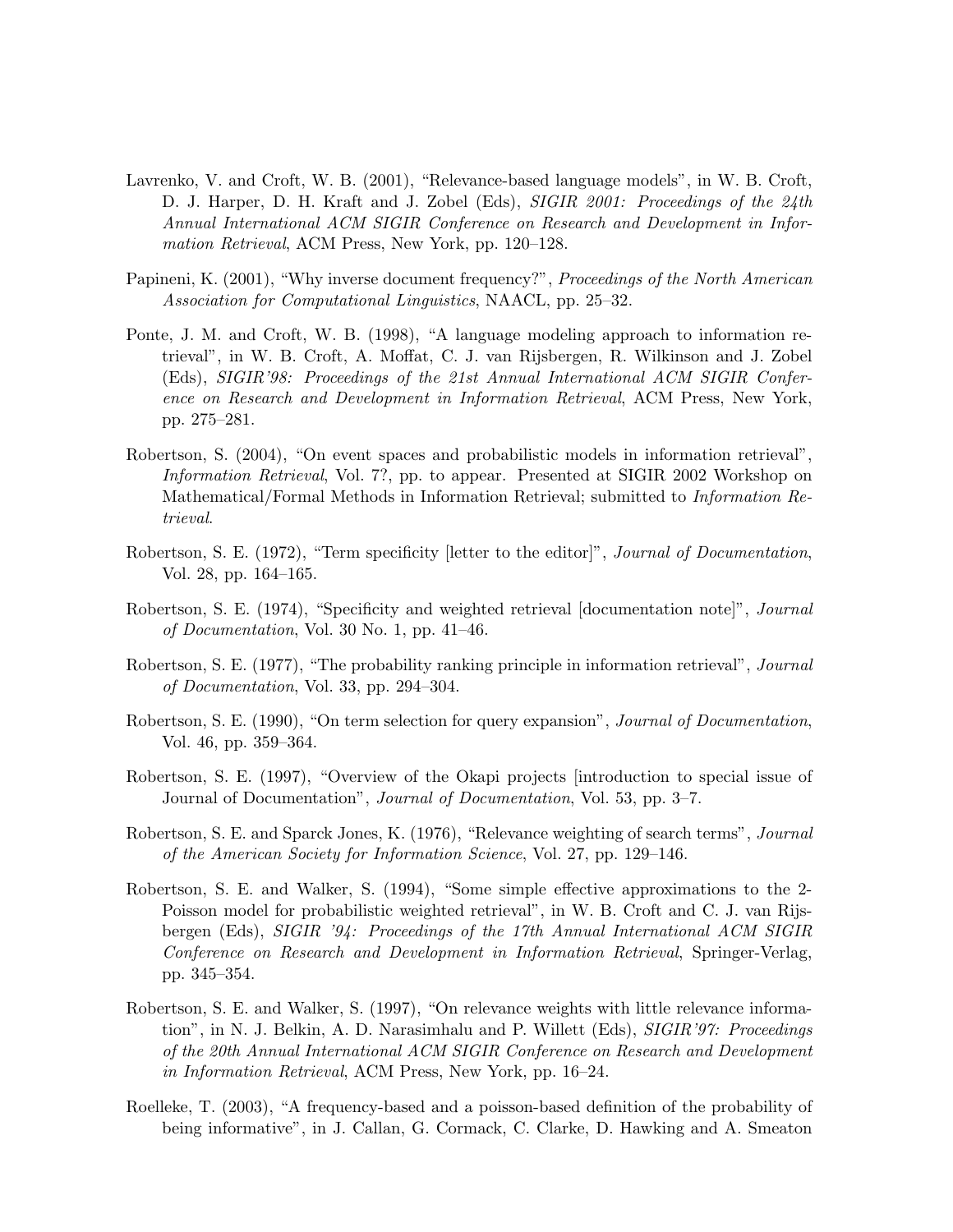(Eds), SIGIR 2003: Proceedings of the 26th Annual International ACM SIGIR Conference on Research and Development in Information Retrieval, ACM Press, New York, pp. 227–234.

- Salton, G. and Yang, C. S. (1973), "On the specification of term values in automatic indexing", Journal of Documentation, Vol. 29, pp. 351–372.
- Shannon, C. E. (1948), "A mathematical theory of communication", The Bell System Technical Journal, Vol. 27, pp. 379–423 and 623–656.
- Siegler, M. and Witbrock, M. (1999), "Improving the suitability of imperfect transcriptions for information retrieval from spoken documents", *Proceedings of the IEEE Interna*tional Conference on Acoustics, Speech and Signal Processing (ICASSP), IEEE Press, Piscataway, NJ, pp. 505–508.
- Sparck Jones, K. (1972), "A statistical interpretation of term specificity and its application in retrieval", Journal of Documentation, Vol. 28, pp. 11–21.
- Sparck Jones, K., Walker, S. and Robertson, S. E. (2000), "A probabilistic model of information retrieval: development and comparative experiments", Information Processing and Management, Vol. 36, pp. 779–808 (Part 1) and 809–840 (Part 2).
- van Rijsbergen, C. J. (1979), Information retrieval, Butterworths, London, U.K. (Second edition).
- Zipf, G. K. (1949), Human behavior and the principle of least effort, Addison-Wesley, Reading, Ma.

# Appendix: Entropy and pointwise information

In section [5,](#page-3-1) we defined the Shannon notion of information capacity of a channel (entropy), and the apparently associated pointwise information measure for each separate message  $m_i$ . Equations [3](#page-3-0) and [4](#page-3-2) are reproduced here for convenience:

$$
H = -\sum_{i=1}^{n_m} p_i \log p_i \tag{3}
$$

$$
I_i = -\log p_i \tag{4}
$$

As noted, the definition of  $H$  can be interpreted as the expected value of  $I_i$ . That is, mathematically speaking  $H$  is the expected value of  $I_i$ ; but in order to make the interpretation, we have to accept that it makes sense to measure the amount of information in an individual message, and equate the capacity of the channel with the *average* information content of the messages it carries. This notion is not one that appears in Shannon's paper, and plays no role in his results. However, we may explore the notion through an example.

We suppose that the base for the logarithms is 2, so that both the above quantities may be expressed in bits. We suppose further that we are concerned with sequences of independent binary messages –  $n_m = 2$  and each individual message is either  $m_1$  or  $m_2$ .